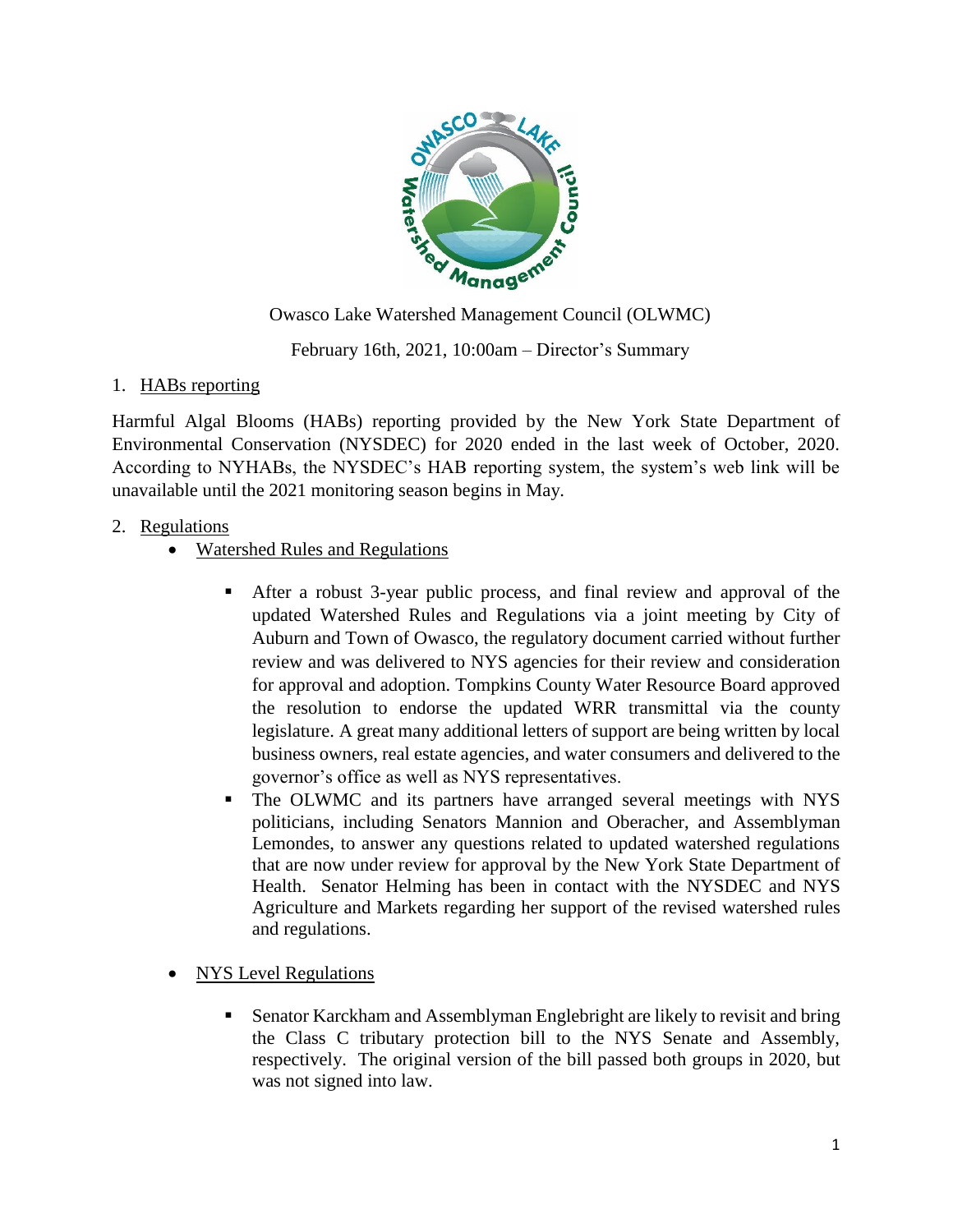### • New Municipal-level Regulations Revisited

In September, 2020 OLWMC Directors were provided prepared sediment and erosion control ordinance regulation documents intended to advance stability controls for construction and development activities within their municipality. The intent of these regulations is to protect downstream water quality by reducing land disturbances during construction through the requirement for the implementation of preventive measures. Directors were requested to bring these documents to their municipalities to initiate the discussion and public process for the adoption of new ordinances for their respective municipalities. Feedback from municipal level discussions for adopting new sediment and erosion control ordinances is welcomed.

## 3. Watershed Inspection and Protection Division

# • NYSDEC Partnership

The Watershed Inspection and Protection Division (OLWIPD) remains active in the field identifying both land and water perturbations that are in need of restoration measures, as well as recent land use improvements and restoration projects to be recognized. The OLWIPD, NYDEC Region 7, Cayuga County Soil and Water Conservation District (CCSWCD) and Cayuga County Department of Health (DOH) staff will be meeting more frequently. These partnering groups now plan to hold twice-annual regulatory meetings. The January  $21<sup>st</sup>$  meeting offered insights into the need for improved communication between watershed municipal planning boards and the OLWIPD. The next meeting is expected to be scheduled for late June or so to compliment the new routine of winter and early summer meetings to ensure good communications and coordination. Broadly, NYSDEC Region 7 is responsible for regulatory enforcement of permitted facilities within the Owasco Lake Watershed including large-scale residential development activities, and the OLWIPD acts as a local enforcement arm according to local watershed rules and regulations.

- Education and Outreach
	- The OLWIPD is working on developing watershed information packets for new landowners. These new homeowner packets will include a new resident guidance packet with a 5-page summary of the existing watershed rules and regulations, a brochure to promote better understanding of stormwater, and a magnet with pertinent watershed contact numbers. These outreach materials are planned for distribution to watershed residents in a variety of ways.
- Behavioral Science Training and Recognition Efforts
	- OLWMC staff and partners continue to work with the Australian behavioral science consultant Evidn to learn how to best promote voluntary improvements in land use practices by watershed residents. Evidn has been finalizing revisions to provide a new session for watershed leaders, to build upon their strengths to better engage with the watershed community.
	- OLWMC staff have scheduled their semi-monthly watershed recognition articles with the Citizen for 2021.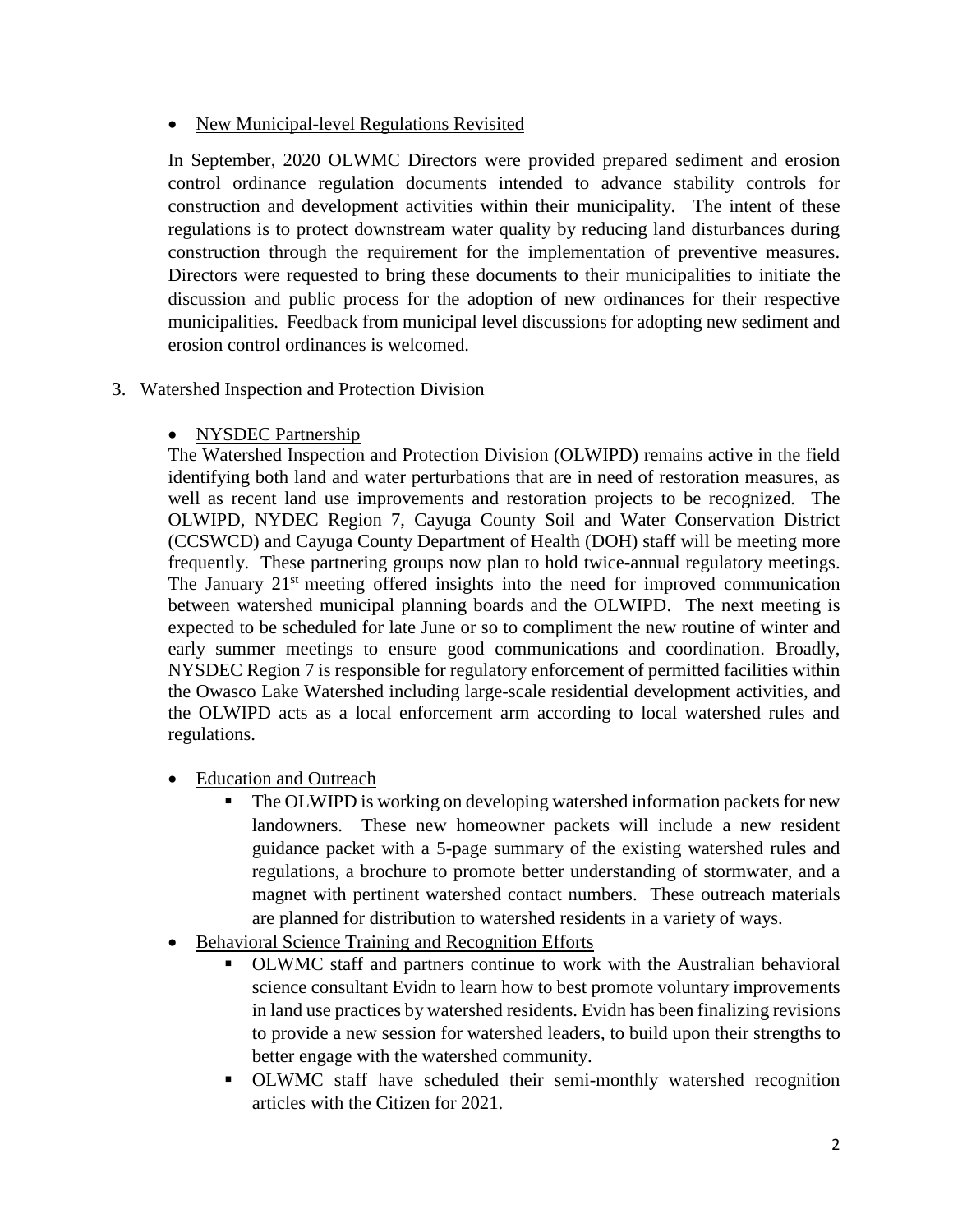- The OLWMC's early February recognition article, published with the Citizen on February 12, 2021, spotlighted the advancement of the Hyfi tributary level sensors within the Owasco Lake Watershed.
- The Finger Lakes Regional LFL committee is coordinating a spring water week public event to increase public awareness about the various watershed concerns and corrective actions taking place across the FL region.
- Signage
	- The (OLWMC) is working closely with the Owasco Watershed Lake Association (OWLA) to rollout a variety of signage projects in the near term. The purpose of these signage projects is to increase awareness and promote conservation practices to better protect the lake. These organizations are costsharing 'no dumping-drains to lake' storm drain medallions and 'lake friendly living' signs.
		- The Village of Moravia and Town of Sennett both recently approved of the installation of signage, according to the Council's Lake Friendly Living program. All of the watershed municipalities that have resolved to take the pledge via a resolution, have agreed to attach LFL signage to existing municipal signage to help advance that pledge program. Drew Snell of the OLWIPD is collaborating with municipal highway departments' staff to identify and map suitable installation locations. Lake Friendly Living is an awareness campaign that piggybacks on a regional LFL effort throughout the entire Finger Lakes Region. Vivian Cunningham, OLWMC Director and representative for the town of Scipio, brought the resolution to the town board on Wednesday, February 10th.
		- We continue to work towards gaining permissions and/or required permits for the advancement of tributary identification and LFL signage throughout the watershed.
	- The OLWMC, The Nature Conservancy (TNC), and the City of Auburn are discussing developing common source water protection signage for lands acquired by both TNC and the City.

### OLWMC Lake Friendly Living Pledge

The OLWMC Lake Friendly Living Pledge is fully fledged and operational on the OLWMC website- We ask watershed residents make a difference throughout the watershed by taking the pledge to advance a variety of land and water stewardship practices. This pledge opportunity aligns with a standard design 'Lake Friendly Living' logo and consistent messaging used throughout the Finger Lakes Region. Those who take the pledge, and are interested in helping promote this messaging through signage, are being delivered 'Lake Friendly Living' lawn signs. We requested the City of Auburn and watershed towns and villages resolve to endorse and take the pledge on behalf of their municipalities. Template resolutions were provided to all OLWMC represented municipalities to support that effort. To date, resolutions to endorse and/or take the LFL pledge from the City of Auburn, the Towns of Fleming, Moravia, Sennett and Owasco, and the Village of Moravia, as well as the Cayuga County Water Quality Management Agency, have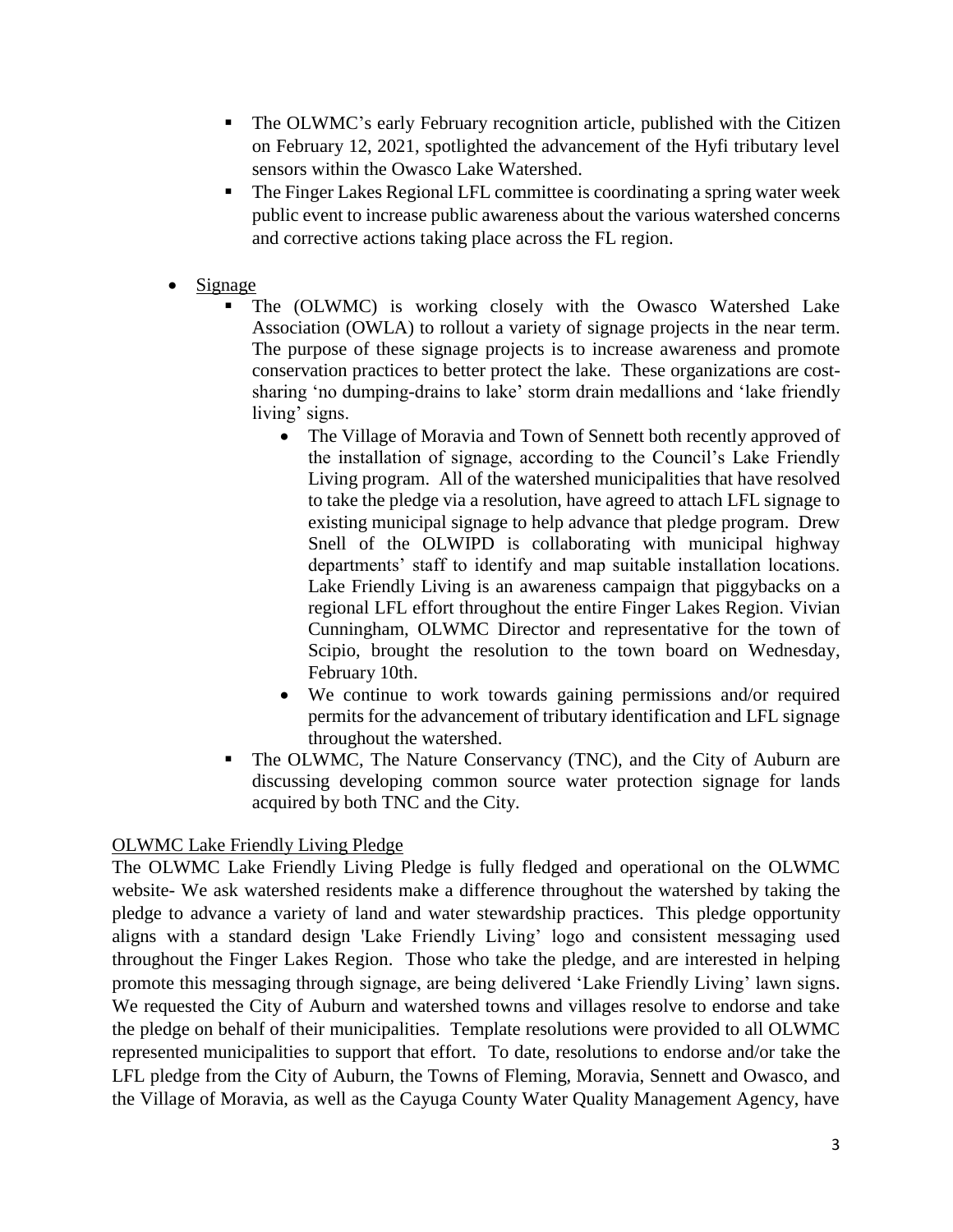all demonstrated public support for that program. Their resolutions are posted on the OLWMC website. Municipal highway superintendents are collaborating with OLWIPD staff for the attachment of program signage.

*The pledge:* 

*I know my choices can affect water quality for Owasco Lake. I pledge to incorporate 'Lake Friendly Living' practices to reduce my impacts on Owasco Lake. I will adopt these practices that help reduce pollutants and minimize runoff into Owasco Lake:*

*(1) I pledge to refrain from using excessive lawn fertilizers and chemicals to help prevent Harmful Algal Blooms (HABs).*

*(2) I will only use limited phosphorus-free fertilizers (as governed by NYS law), applied properly.*

*(3) I will maintain my septic system.*

*(4) I will reduce hazardous wastes and dispose of them properly.*

*(5) I will dispose of prescription drugs properly; I will not flush them.*

*(6) I will maintain my vehicles, water-crafts, and other recreational vehicles to reduce fluid leaks as well as the spread of aquatic invasive species.*

*(7) I will use water wisely.*

*(8) I will not dispose of leaf litter or lawn clippings in waterways or ditches.*

*(9) I will strive to work towards practicing recommended Best Management Practices (BMPs) for land use activities within the Owasco Lake Watershed.*

4. Tributary Level Sensors Installation Project

The OLWMC and its partners are installing tributary level sensors throughout the watershed. These sensors will be useful for monitoring storm surges and may be useful for future model calibrations for lake loading estimates. They present a relatively inexpensive, and temporally and spatially robust, alternative to USGS gauge stations. The partnering group, Hyfi, is finalizing securing permits for remaining installation locations. For the case of New York State Department of Transportation (NYSDOT) sites, the NYSDOT has indicated the need for a separate permit app for each site and required the OLWMC increase insurance coverage to meet the needs of these permits. Progress on the installation of watershed tributary level sensors in partnership with Hyfi, included onsite training at locations in the Owasco Flats; on November 12, 2020, the initial sensors were installed. Subsequently, a formal subcontract was signed for the OLWMC to conduct the remaining installations. The grant subcontract is generating new revenue for the OLWMC. Six tributary sensors have been installed within the watershed thus far; five were installed along the inlet and within the Owasco Flats, and one was installed along Veness Brook. They are all currently reporting data and have captured recent storm event activity. A great many level sensor installations are expected throughout the Owasco Lake Watershed. Initial data outputs from the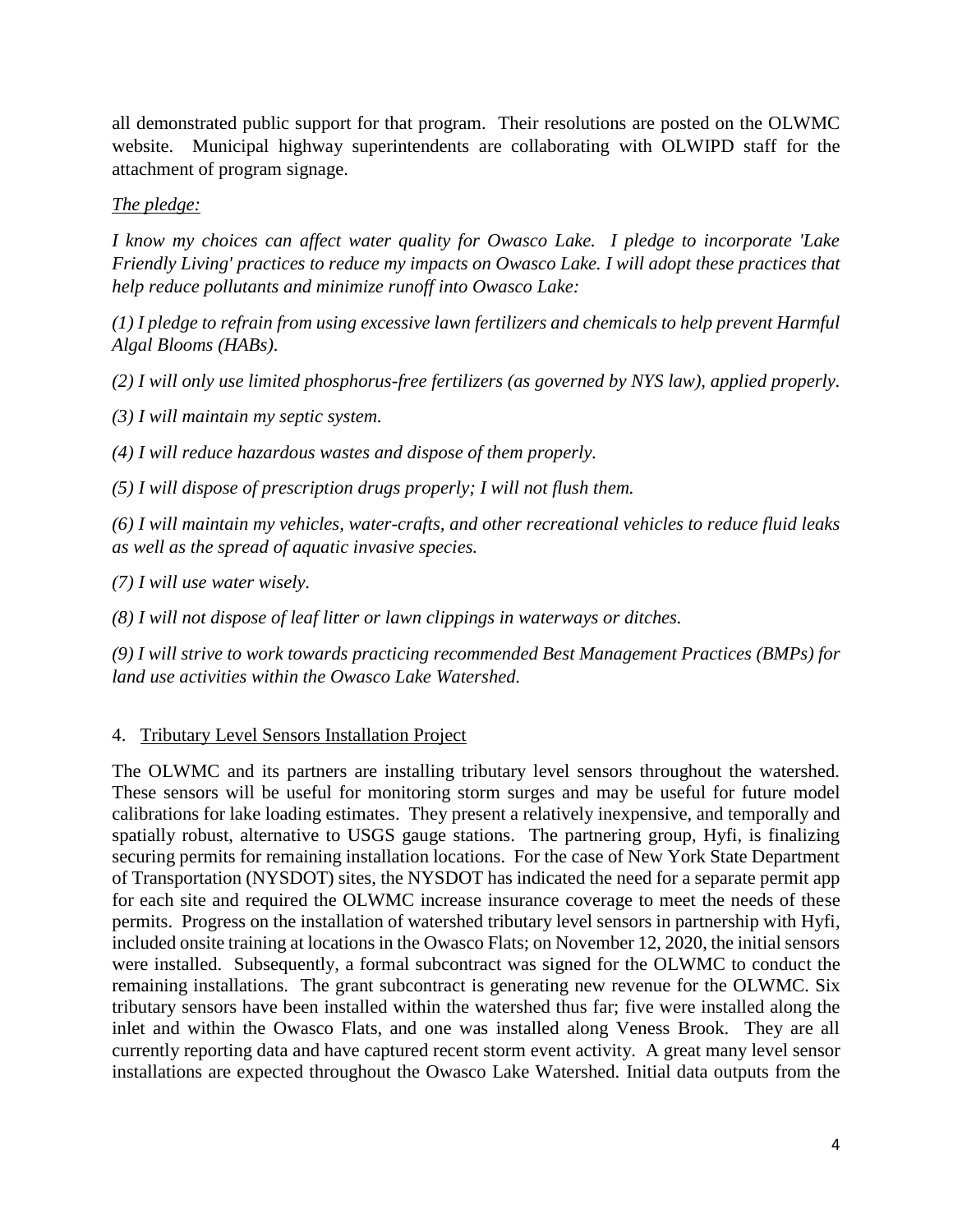sensors are provided in the form of graphical time series showing level changes over time and will be made publicly available.

- 5. Funding Programs, OLWMC Budget, and Finances
	- In partnership with the City of Auburn, we are considering leveraging the Great Lakes Commission's (GLC) Conservation Kick program that would offer a small pool of funding for producer-lead watershed conservation projects. Cayuga County Planning has been supportive with the provision of GIS raster data for the GLC priorities analysis.
	- The CCSWCD, OLWMC, and City of Auburn are working with NYS Senator Mannion of the  $50<sup>th</sup>$  District (that governs the city) to identify ways the  $50<sup>th</sup>$  district can help with Owasco Lake protection and restoration needs. We are proposing that an additional weed harvester would offer a multifaceted approach that could offer benefits to in lake nutrient removal, the removal of nuisance vegetation for lakeshore owners, and could be a shared tool among local lakes' SWCDs with jurisdiction.
	- Cayuga County staff, legislative representatives, and leaders from the Finger Lakes Land Trust are working with the OLWMC to discuss the possibility of funding riparian buffer easements through existing Natural Resource Conservation Service funding programs. Further the NYS Conservation Program recently announced Conservation Partnership Program Grants that might fund such an initiative.
	- The Great Lakes Restoration Initiative Soil and Nutrient Reduction Program (GLRISNRP) category will be funded by the National Fish and Wildlife Foundation (NFWF) in 2021, and the OLWMC will once again plan to submit a nutrient reduction proposal under that category.
	- The OLWMC submitted a proposal for a Regional Conservation Partners Program (RCPP) grant to obtain Natural Resource Conservations Service (NRCS) funding through United States Department of Agriculture (USDA) 2018 Farm Bill. This proposal, in partnership with the CCSWCD and OWLA, requests federal dollars to advance watershed farm planning. The overarching goal is to better fund the CCSWCD's well-established AEM framework for credentialed conservation farm planning. The project is poised to advance the capacity of project partners to implement critical conservation practices within the watershed, reduce the burden on local producers associated with new regulatory requirements, and help protect Owasco Lake. Senator Schumer's and Congressman Katko's offices have prepared letters of endorsement for this project to share directly with their contacts at NRCS.

# 6. Hemlock Trees and the Hemlock Woolly Adelgid

Members of OWLA, staff from Cornell Cooperative Extension (CCE), and other partners are working collaboratively with the OLWMC to coordinate Hemlock Woolly Adelgid (HWA) inventorying to be better positioned for insect mitigation funding to help protect Hemlock trees within the Owasco Lake Watershed. Inventorying of the HWA is led by OWLA and started with a focus on ravine areas in the southwest Owasco Lake Watershed. The first onsite survey was held Friday the 13<sup>th</sup> of November, and many additional surveys have followed. OWLA and the